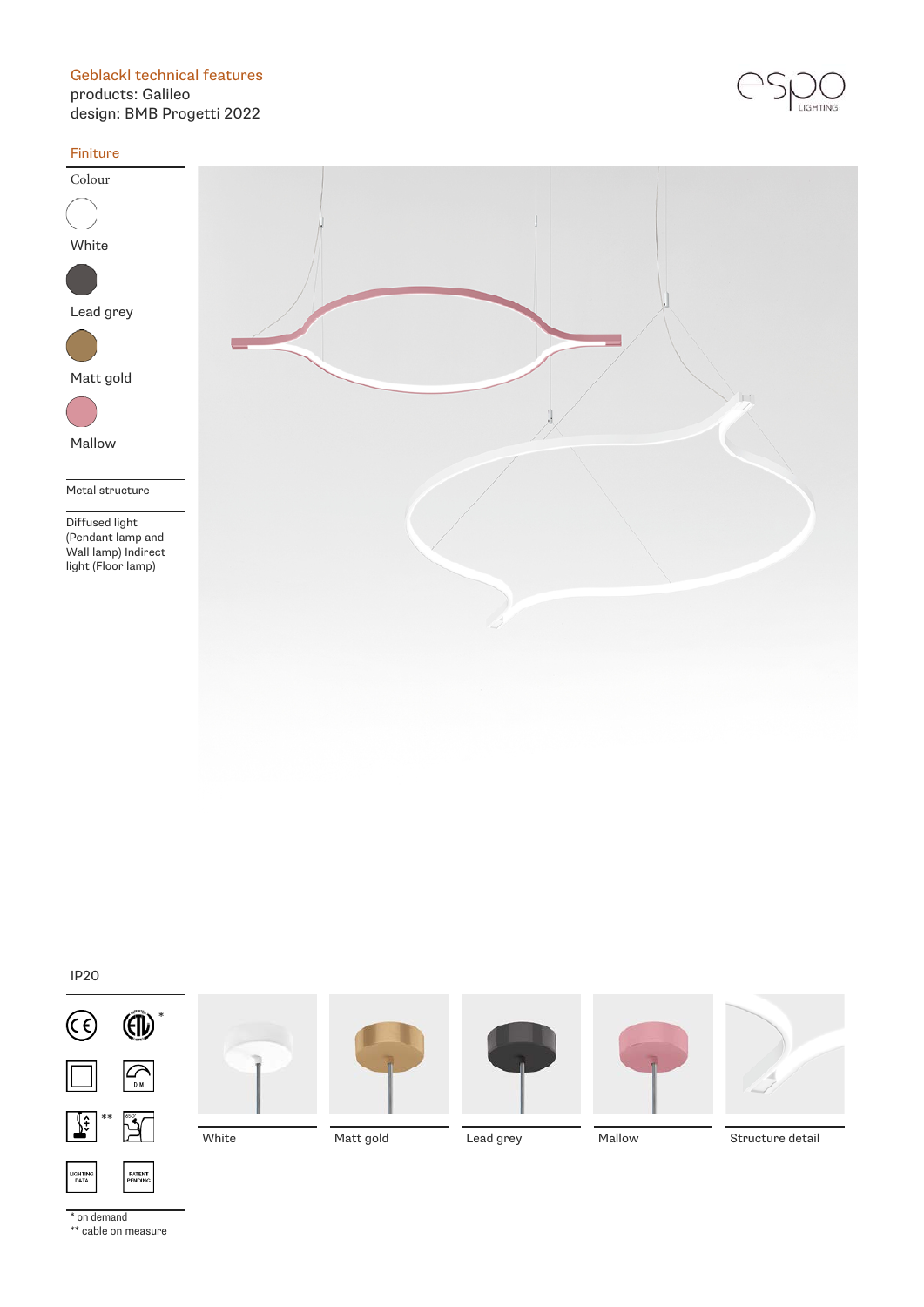

Technical features

products: Galileo Pendant lamp design: BMB Progetti 2022

| Pendant lamp - D. 80  | $\varnothing$ 125 x 80 x 2,5<br>cm.<br>3 Kg   | lamp type 1 led module 44W<br>luminous efficacy 5500 Lm<br>light colour 3000 K<br>DIM dali / triac<br>cri > 80 | GALESO080G01 |
|-----------------------|-----------------------------------------------|----------------------------------------------------------------------------------------------------------------|--------------|
| Pendant lamp - D. 100 | $\varnothing$ 156 x 100 x 2,5<br>cm<br>$5$ Kg | lamp type 1 led module 56W<br>luminous efficacy 7100 Lm<br>light colour 3000 K<br>DIM dali / triac<br>cri >80  | GALESO100G01 |

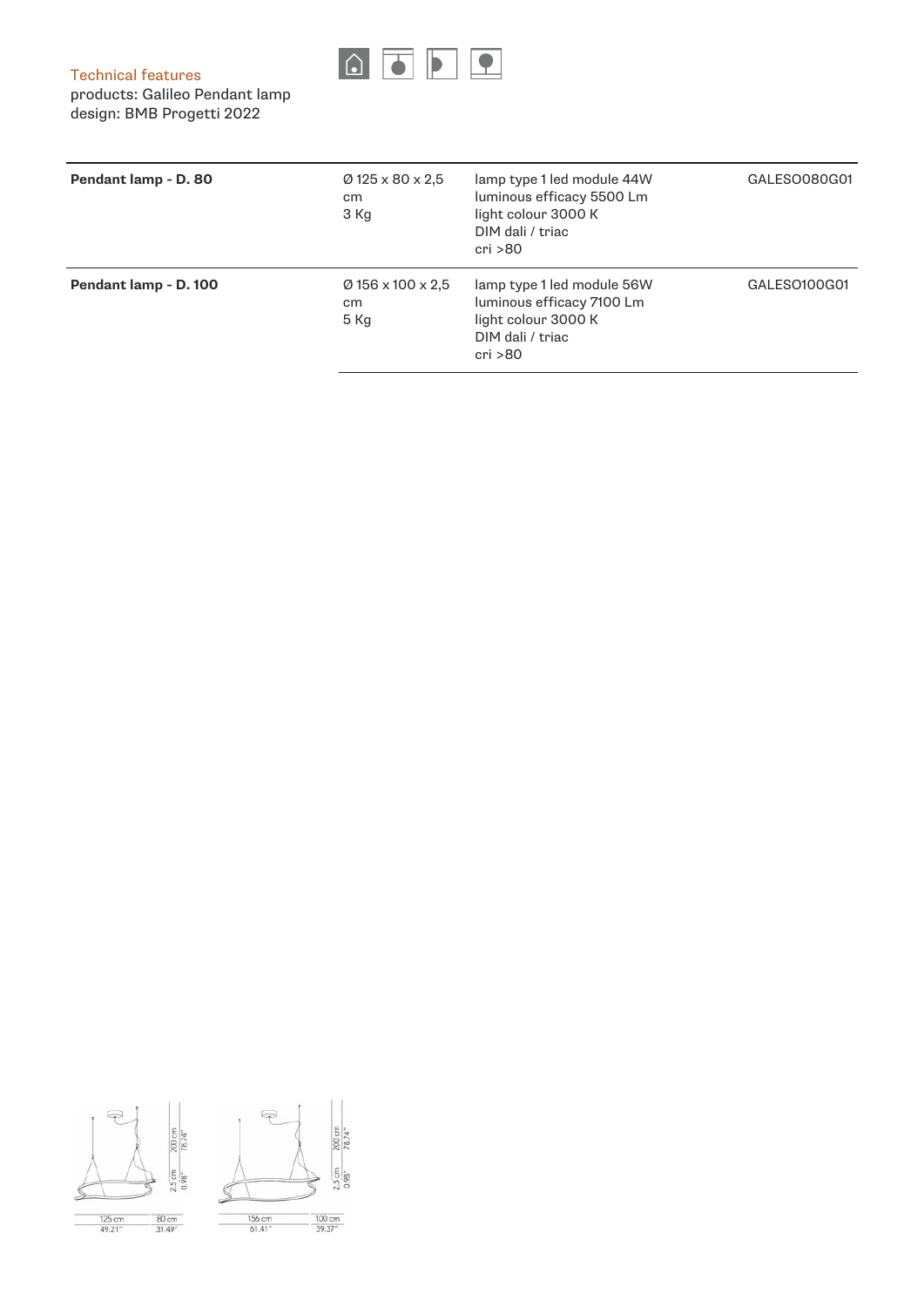## Geblackl technical features

products: Galileo design: BMB Progetti 2022

#### Finiture



### IP20



\*



Wall mounting plug version

Wall mounting remote driver version

\* on demand

**PATENT<br>PENDING**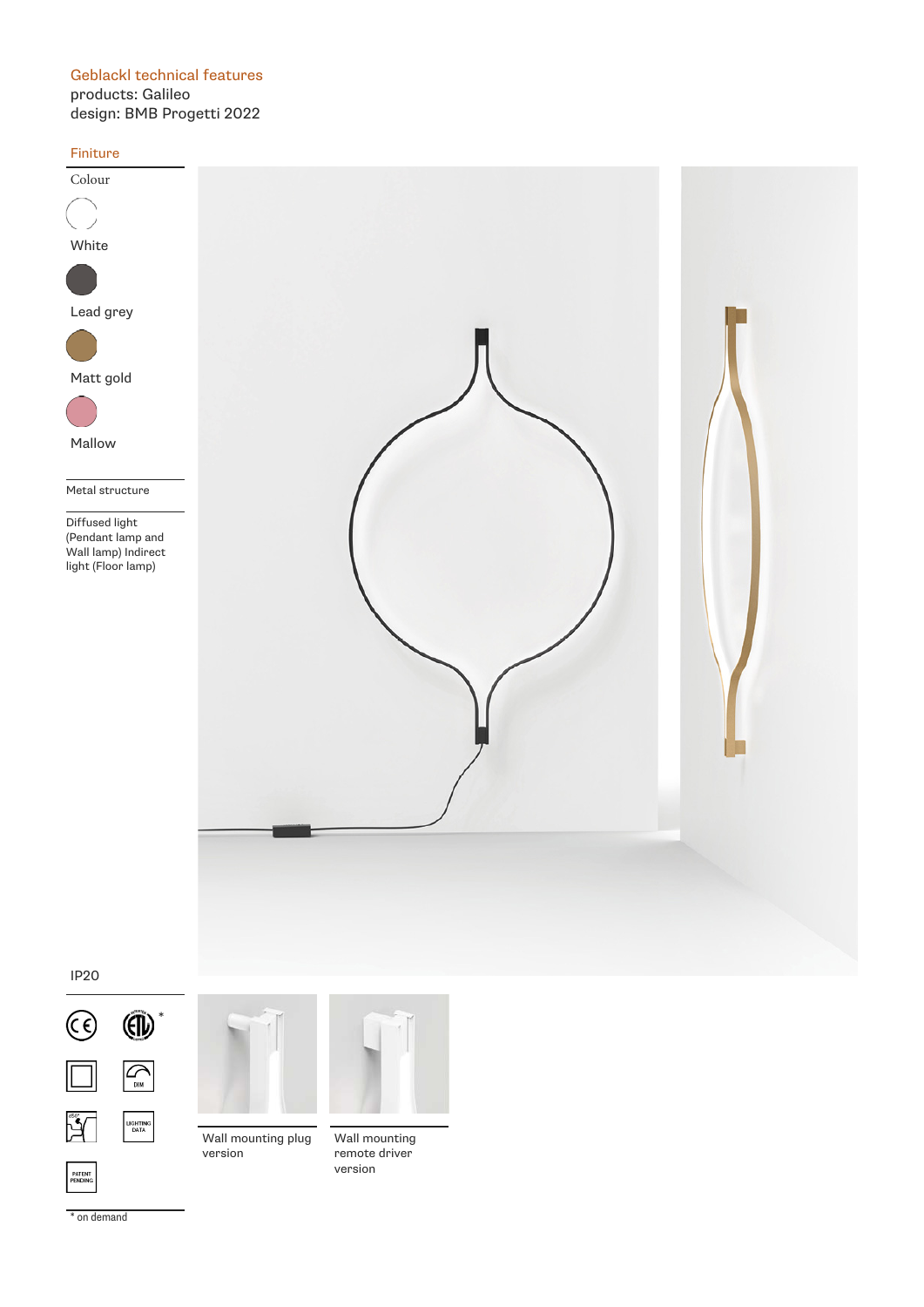

Technical features

products: Galileo Wall lamp design: BMB Progetti 2022

|  |  | Wall lamp - D.80 |
|--|--|------------------|
|--|--|------------------|

| Wall lamp - D.80 | $\varnothing$ 125 x 80 x 6 cm<br>3 Kg | lamp type 1 led module 29W<br>luminous efficacy 3670 Lm<br>light colour 3000 K<br>DIM dali<br>cri >80         | GALEAP080G01 |
|------------------|---------------------------------------|---------------------------------------------------------------------------------------------------------------|--------------|
|                  | $\varnothing$ 125 x 80 x 6 cm<br>3 Kg | lamp type 1 led module 10W<br>luminous efficacy 1230 Lm<br>light colour 3000 K<br>DIM dali / triac<br>cri >80 | GALEAP080G03 |
|                  | $\varnothing$ 125 x 80 x 6 cm<br>3 Kg | lamp type 1 led module 44W<br>luminous efficacy 5500 Lm<br>light colour 3000 K<br>DIM dali / triac<br>cri >80 | GALEAP080G04 |

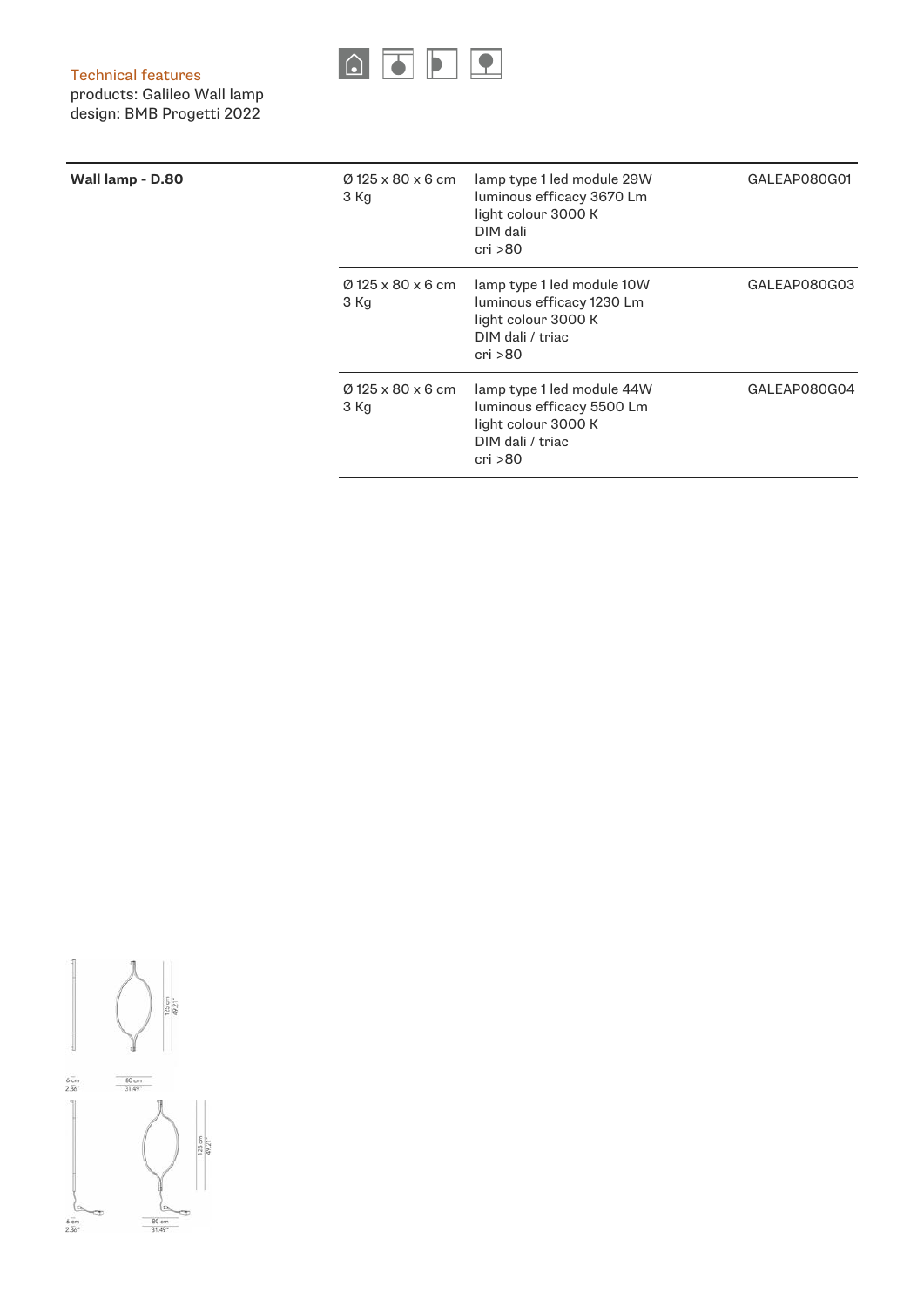# Geblackl technical features

products: Galileo design: BMB Progetti 2022

#### Finiture









\* on demand

PATENT<br>PENDING